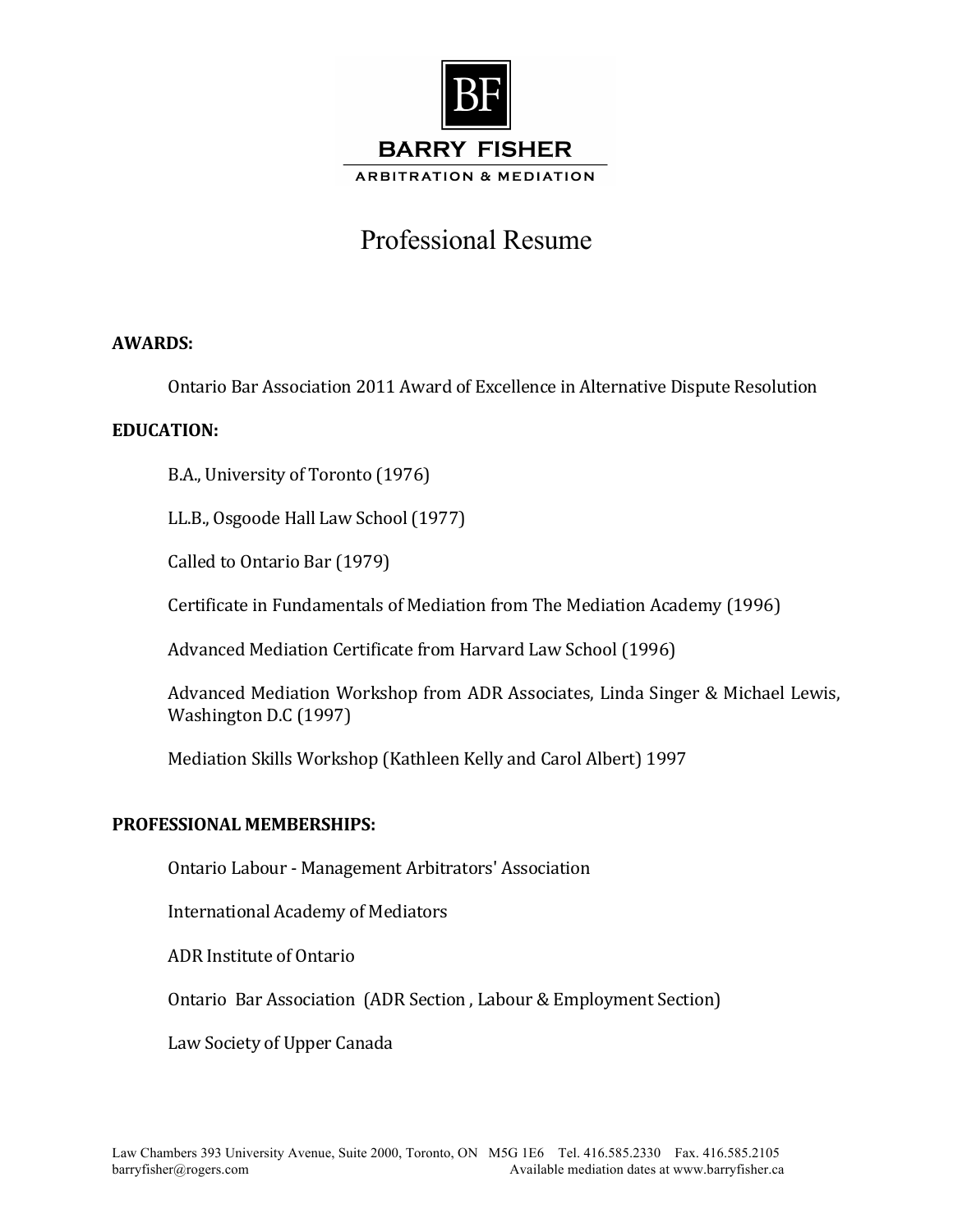

# **TEACHING and TRAINING EXPERIENCE:**

Mediator for the Canadian National Mediation Advocacy Competition, Toronto, 2008.

Coach for Lawyer as Negotiator, Osgoode Hall Law School, Toronto, 2006, 200, 2008. 2009, 2015 and 2016.

Facilitator for the American Bar Association Section of Dispute Resolution, Fifth Annual Dispute Resolution Program, Advanced Mediation and Advocacy Skills Training, held in Toronto, Ontario, October 19-21, 2006

Instructor for Family Arbitration for Non-Lawyers, held in Toronto on November 25, 2006

Co-organiser, Speaker and Coach at "Negotiation and Mediation in the Employment Industry", a two day course sponsored by Osgoode Hall Law School of York University, December 1 & 2, 1998

Instructor in Certificate Program in Conflict Management, Institute of Peace and Conflict Studies, Conrad Grebel University College, University of Waterloo.

Coach for "Advanced Mediation – Putting it all Together" as part of a 21 hour course on mediation by Co-operative Solutions (Toronto)

Coach for "Applied ADR Workshop" as part of a course on advanced mediation by Stiit Feld Handy Houston ADR Inc.

Seminar Leader and Organizer for "Mediation for the HR Professional", Human Resources Professional Association, April 30, 1998

### **POSITIONS HELD:**

- Past Chair of the Ontario Bar Association, ADR Section.
- Chair of Sub-Committee on Summary Judgement, OBA Taskforce on Wrongful Dismissal, Submissions to the Honourable Warren K. Winkler, Chief Justice of Ontario, April 30, 2009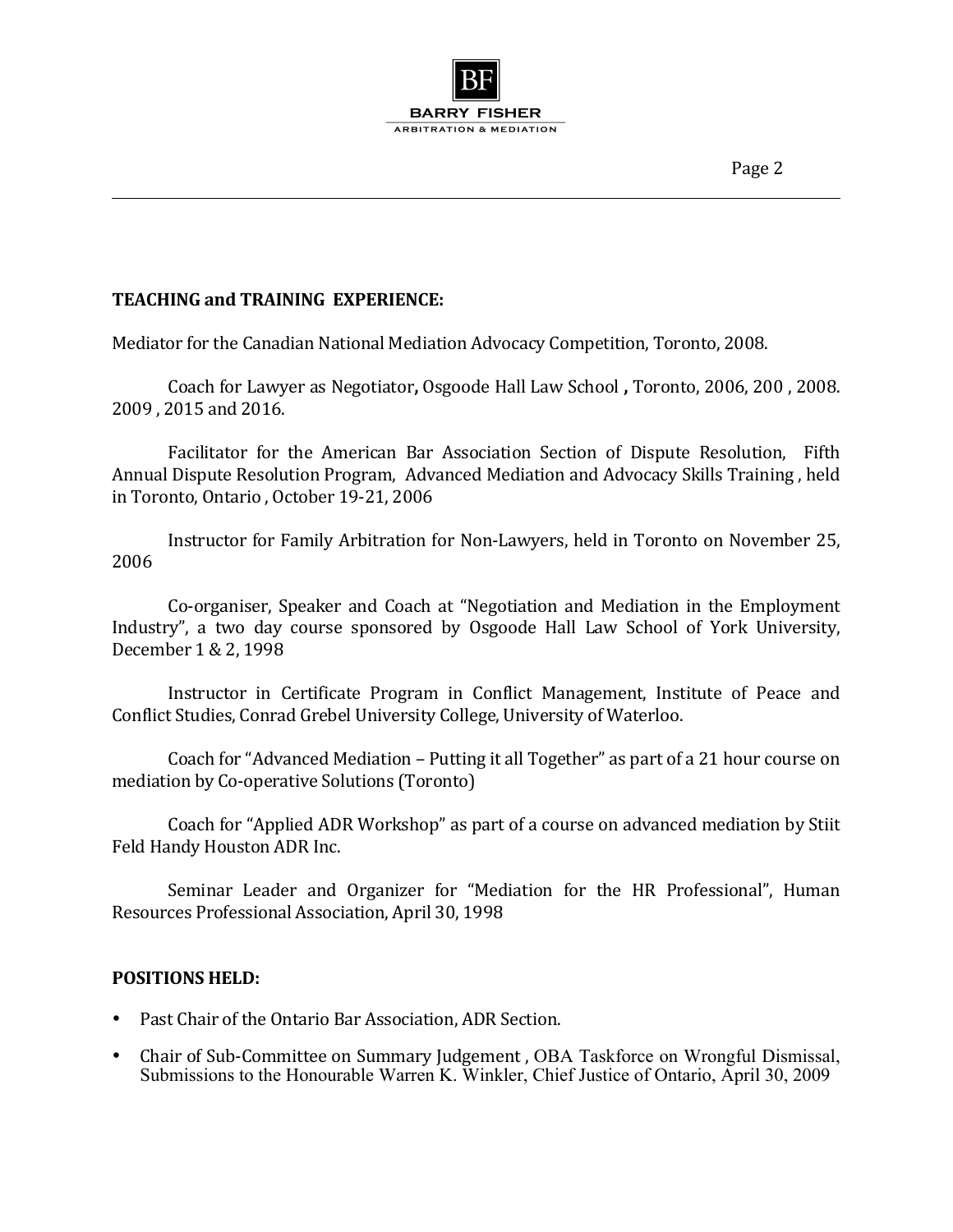

- Member of Executive, Labour & Employment Section, Ontario Bar Association
- Off-Roster Mediator for the Ontario Mandatory Mediation Program (Toronto)
- Private Arbitrator and Mediator in labour relations and employment law matters
- Mediator & Arbitrator for OPSEU and Management Board of Cabinet in 1996 Civil Service strike
- Part-time Vice Chairperson of the Ontario Public Service Grievance Settlement Board since 1987
- Appointed as an Arbitrator under the Ontario Labour Relations Act
- Interest Arbitrator under the Hospitals Labour Disputes Arbitration Act
- Arbitrator under the Ontario Police Arbitration Commission

# **PROFESSIONAL DESIGNATION:**

Off-Roster Mediator for the Ontario Mandatory Mediation Program (Toronto)

Certified by the Law Society of Upper Canada as a Specialist in Civil Litigation ( previous designation) 

Referred to as a "Leading Practitioner in Employment Law" by Lexpert, The Canadian Legal Directory (*www.lexpert.ca*)

Referred to as a leading ADR provider in Best Lawyers in Canada ,2008 to 2016 ( www.BestLawyers.com)

Referred to as a top employment lawyer by Canadian HR Reporter in the 2009 Canada's **Employment Lawyers Directory** 

# **PUBLICATIONS, DATABASES AND SEMINARS:**

Wrongful Dismissal Database - A computerized database of over 3000 reported wrongful dismissal cases dealing with the issue of reasonable notice published by Thomson Carswell found at www.wrongfuldismissaldatabase.com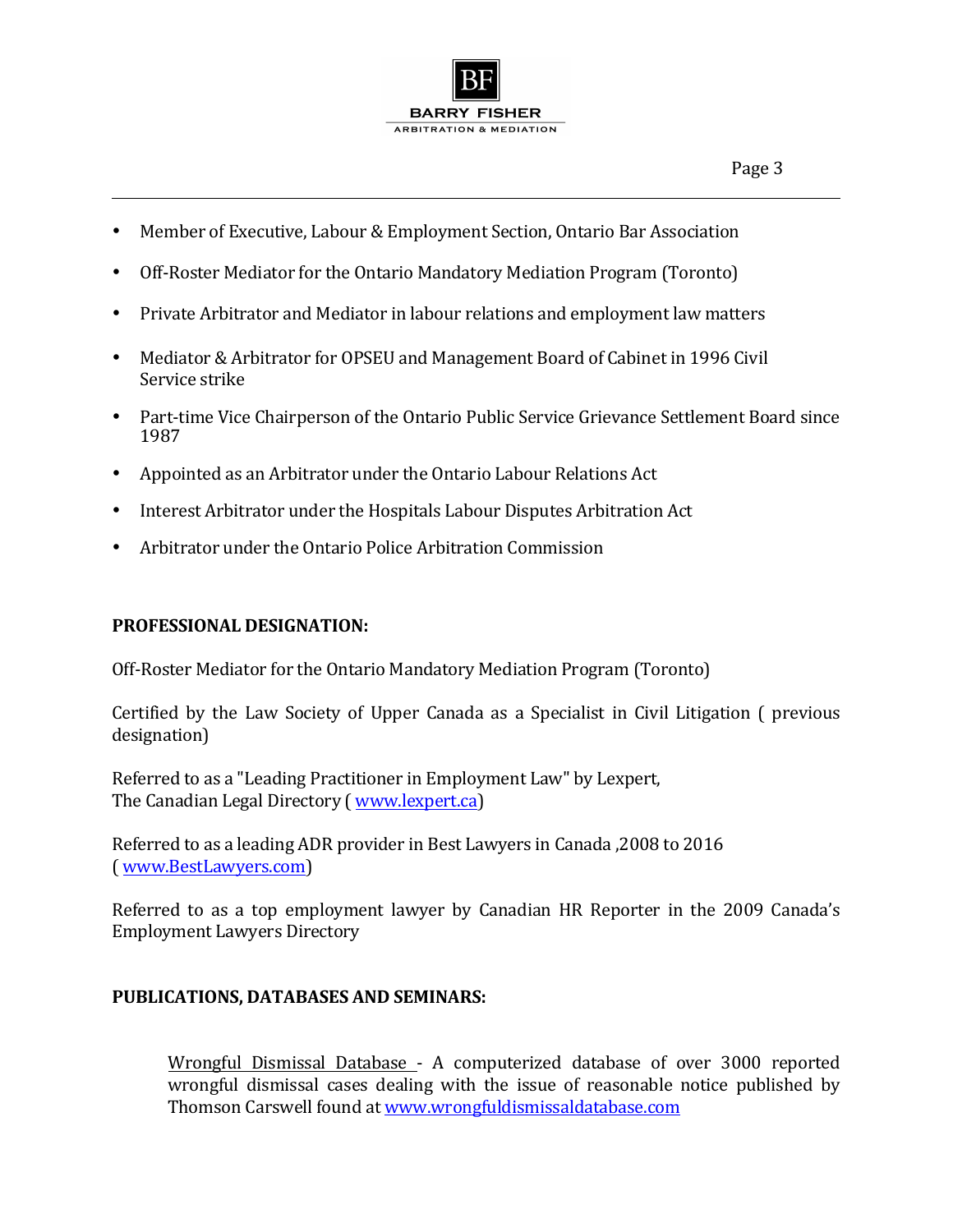

Fisher's Guide to the Mediation & Arbitration of Employment Law Disputes Wrongful Dismissal Inc, 2015

Lexis Practice Advisor Canada – Employment Law – Alternative Dispute Resolution www.lexusnexis.com

Joint Sessions and Opening Statements in the Mediation of Civil Disputes Ontario Bar Association, ADR Section, Toronto, June 7, 2016

Med-Arb: Risks and Rewards ADR Institute of Ontario, Toronto, 2016

**Joint Sessions** ADR Institute of Ontario, Toronto, October 14, 2016

Moderator, What Bhasin v Hrynew Means for Employment Lawyers Labour & Employment Law Section Ontario Bar Association March 10, 2015, Toronto

Disability Management in a Unionized Environment: An Arbitrator's Viewpoint Labour Law Essentials Ontario Bar Association, October 15, 2014, Toronto

Peeling Back the Onion : Getting to a Settlement in Mediating Employment Disputes by Barry Kuretzky and Jennifer Mackenzie Carswell, October 2013

Co-Chair, The Annual Employment Law Summit Law Society of Upper Canada, Toronto, 2010 to 2016

Mediating Wrongful Dismissal Actions: Tips for Masters Masters Association of Ontario Fall Conference September 23, 2011 St. Mary's, Ontario

How to Use Mediation Effectively Labour and Employment Client Conference 2010 McCarthy Tetrault LLP October 15, 2010., Toronto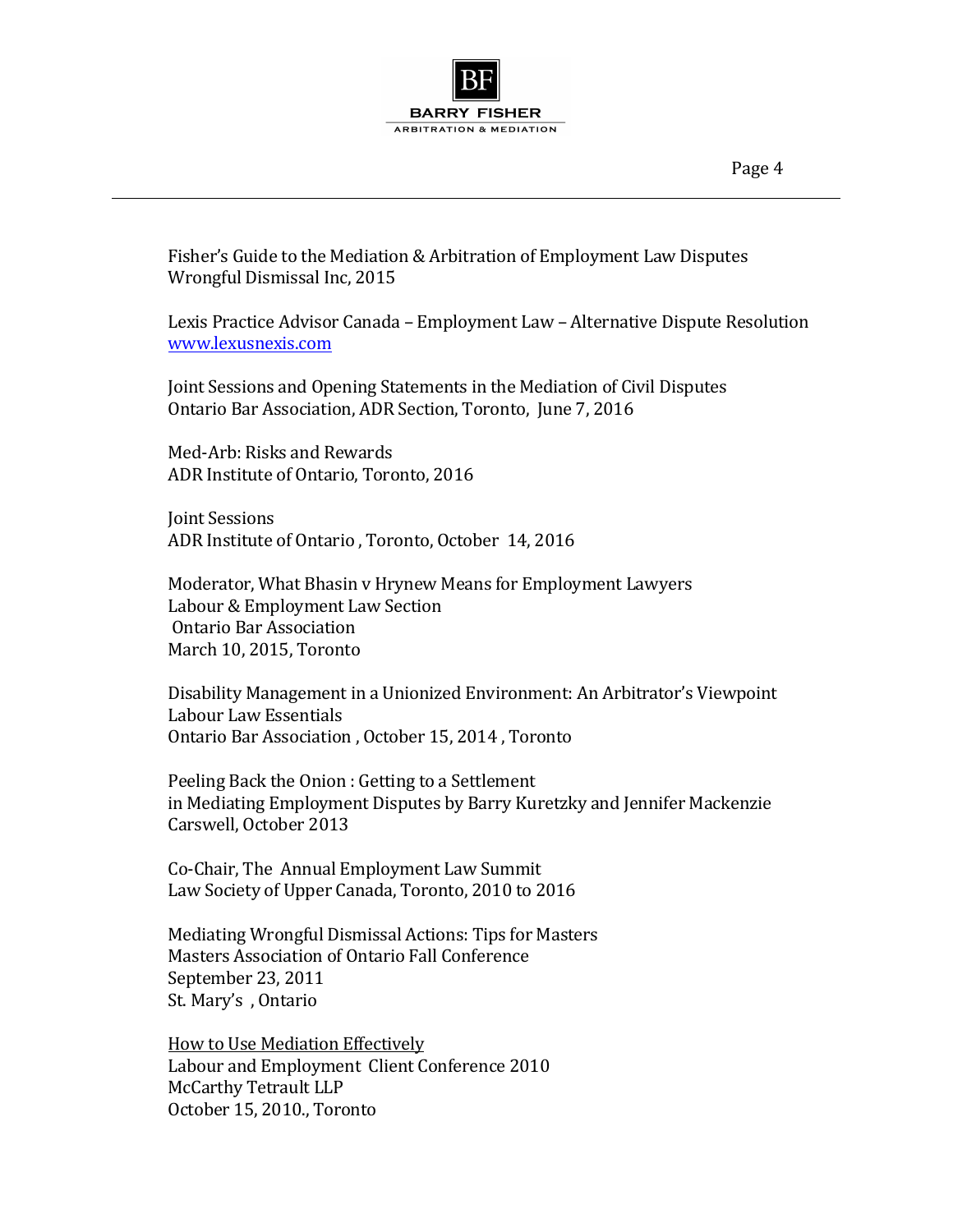Page 5

**Evaluative Mediation- Doing it Right** ADR Institute of Ontario Employment Law Section November 10, 2010

When the File is Headed to Litigation: Choosing Among Dispute Resolution Options and Strategies The Intensive Short Course: Employment Contracts and Employee Terminations Osgoode Professional Development September 14 and 15, 2010, Toronto

Co-Chair, The Labour and Employment "Super Panel": What are the Emerging Trends, Key Issues and Practice Insights You Should Know Ontario Bar Association, Labour and Employment Law Section June 2, 2010, Toronto

Building Successful Client Relationships Ontario Bar Association and ADR Institute of Ontario June 1, 2010, Toronto

The Fundamentals of Family Arbitration Riverdale Mediation May 20 and 21, 2010, Toronto

**Employment Terminations: Best Practices** Osgoode Professional Development April 27, 2010, Toronto

Why Litigate? Let's Negotiate: A Mediation Guide Managing Mental Health in the Workplace The Canadian Institute April 15 and 16, 2010, Toronto

Dynamite Mediation Briefs and Minutes of Settlement in Wrongful Dismissal Mediations 10<sup>th</sup> Annual Employment Law Summit Law Society of Upper Canada October 29, 2009, Toronto

What We Like and Don't Like about Mediations: A Provocative Discussion between Employment Lawyers and Mediators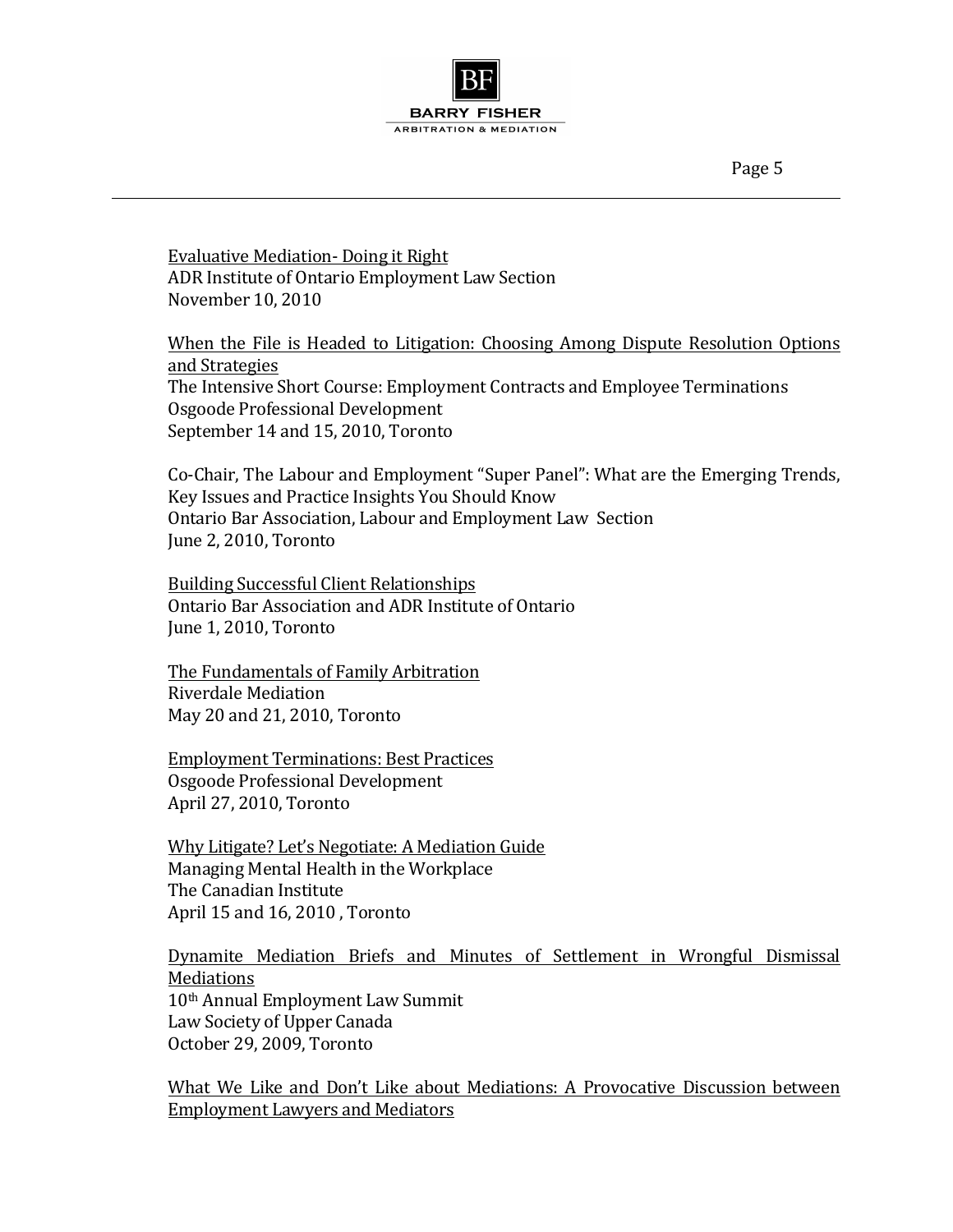Page 6

Ontario Bar Association: Labour and Employment Law Section October 27, 2009, Toronto

Senior Practitioners Panel **HR Law Conference** Human Resource Professional Association October, 28, 2009, Toronto

Expanding the Use of Summary Judgement in Wrongful Dismissal Actions Ontario Bar Association Taskforce on Wrongful Dismissal, Subcommittee on Summary Judgement Submissions to The Honourable Warren Winkler, Chief Justice of Ontario, April 30, 2009

Workshop on Terminations Without Cause. What are your Options Employment Law 2009 Osgoode Hall Law School Professional Development CLE April 29, 2009, Toronto, Ontario

Taking Your ADR Skills to the Next Level: Best Practices for Adjudicators in Mediation and Arbitration Process Fairness: The Adjudicators Guide to Manage and Conduct Hearings Incisive Media Canada Inc March 30-31, 20019, Ottawa, Ontario

Apply Natural Justice Theory to the Realities of the Adjucative Practice Running A Fair Hearing The Canadian Institute January 31, 2009, Ottawa, Ontario

Employment Law for Corporate Counsel Third Annual In-House Counsel Forum Incisive Media Canada Inc February 26-27, 2009, Toronto

Radical Changes at the Ontario Human Rights Tribunal: Advanced Institute on Employment Law The Canadian Institute, October 16, 2008, Toronto

A New & Improved Theory of Reasonable Notice for Wrongful Dismissal Cases after Honda Canada Ltd. v Keays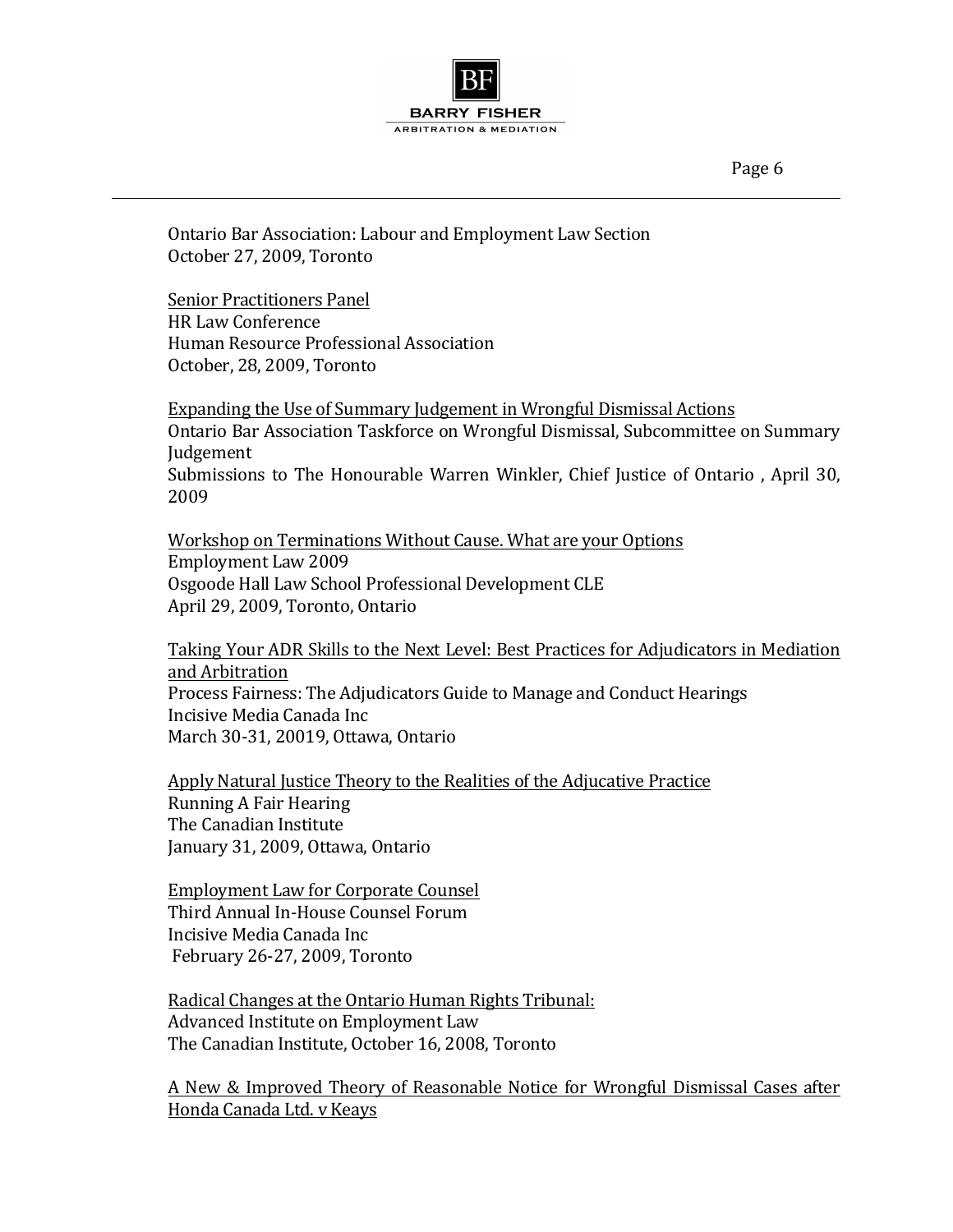

The Six Minute Employment Lawyer 2008 Law Society of Upper Canada, June 12, 2008 Also part of a report entitled "Ontario Bar Association Taskforce on Wrongful Dismissal, Subcommittee on Summary Judgement" Submissions to The Honourable Warren Winkler, Chief Justice of Ontario, April 30, 2009

Employment Litigation under Bill 107 Representing Clients in Ontario's New Human Rights System Law Society of Upper Canada and the Ontario Bar Association Toronto, June 11, 2008

Careers in ADR: Employment and Labour Osgoode Hall Law School, Toronto, February 18, 2009

Why Some Mediations Succeed and Other Fail Non-Culpable and Culpable Employee Terminations Insight Information, Toronto, May 27, 2008

Workshop on Best Practices in Employment Terminations Osgoode Hall Law School Professional Development CLE Toronto, Ontario April 29, 2008 and April 29, 2009

Med-Arb, the New Frontier 7th Annual Employment Law Summit Law Society of Upper Canada, November 24, 2006

**Best Practices for Mediating Terminations** 9th Annual Employment Terminations Best Practices September 29, 2006, Toronto Federated Press

Breaking Impasse in Mediation 5<sup>th</sup> Annual Advanced Mediation and Advocacy Skills Training American Bar Association, Dispute Resolution Section Toronto, Ontario October 19 and 20, 2006

What Changes to the Human Rights Tribunal Mean in Practice? 6<sup>Th</sup> Advanced Forum on Employment Law Canadian Institute, October 18 and 19, 2006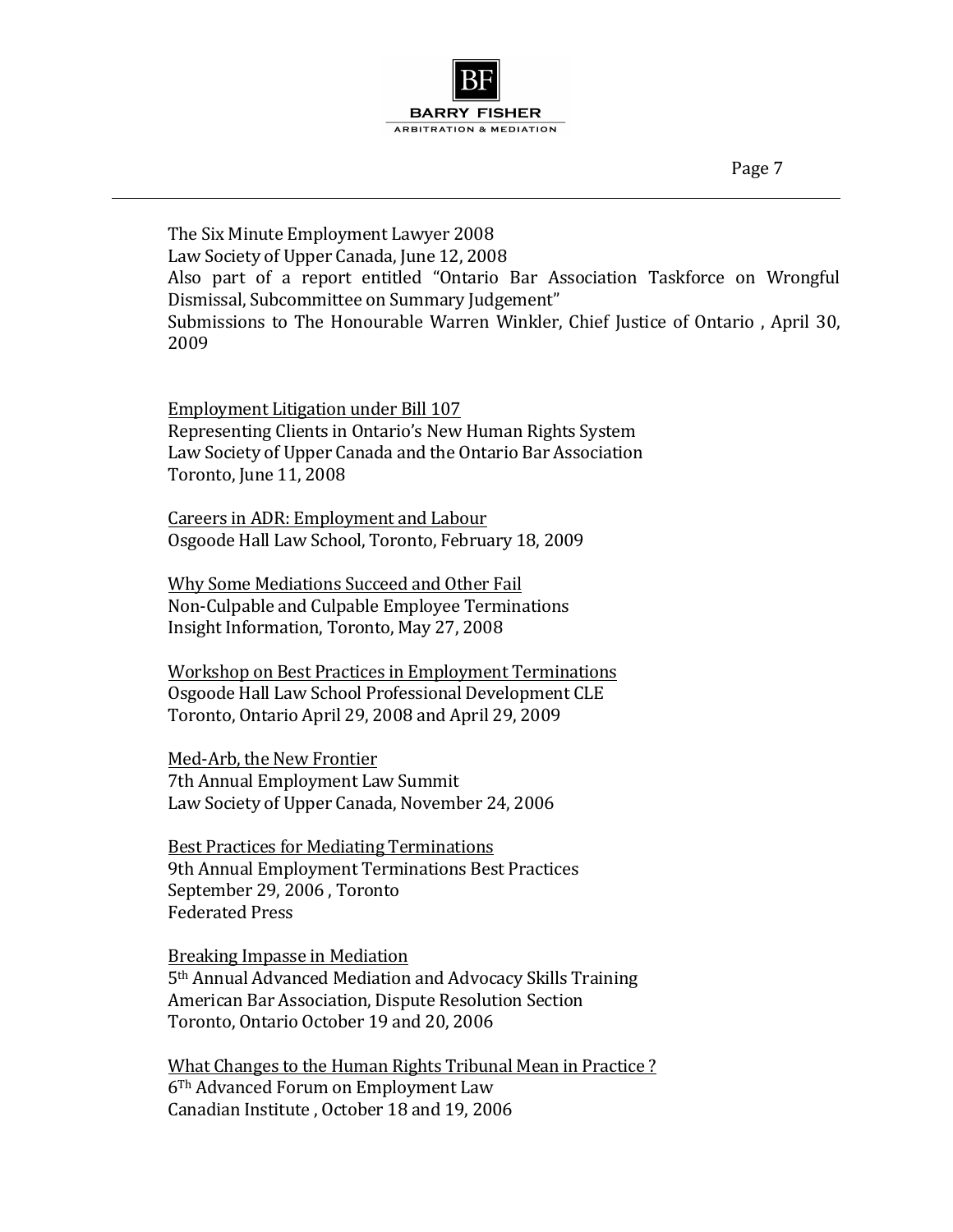

- "Notice Period - What the Numbers Tell Us" 9th Annual Six-Minute Employment Lawyer The Law Society of Upper Canada, June 1, 2006

The Advanced Roundtable in Employment Law The Law Society of Upper Canada Continuing Legal Education, March 1, 2006

- Wrongful Dismissal after *Honda*: the Stakes Have Gone Up 5th Annual Advanced Forum on Employment Law The Canadian Institute, October 18-19, 2005
- Addiction, Accommodation and Discipline: An Arbitrator's Perspective 3rd Annual Six-Minute Labour Lawyer The Law Society of Upper Canada, June 2, 2005
- Arbitration and Mediation of Employment Law Disputes: What are the Pros and Cons? INFONEX - Key Information and Practical Advice on HR Law How to Maintain Consistent Employment Practices and Avoid Litigation March 30 and 31, 2005
- Toronto Region Practice Direction Re: Civil Case Management What Mediators Need to Know Ontario Bar Association - Alternative Dispute Resolution Volume 13, No. 2, February, 2005
- Litigating Wrongful Dismissal Cases under the New Practice Direction Ontario Bar Association - Alternative Dispute Resolution February 8, 2005
- Mental Health Issues in Family Law Family What Every Family Lawyer Needs to Know for 2005 Ontario Bar Association, Institute 2005 of Continuing Legal Education, February 3, 2005
- Fact Situation for Mediating Complex Investigations -Privacy Rights & Effective Workplace Investigations,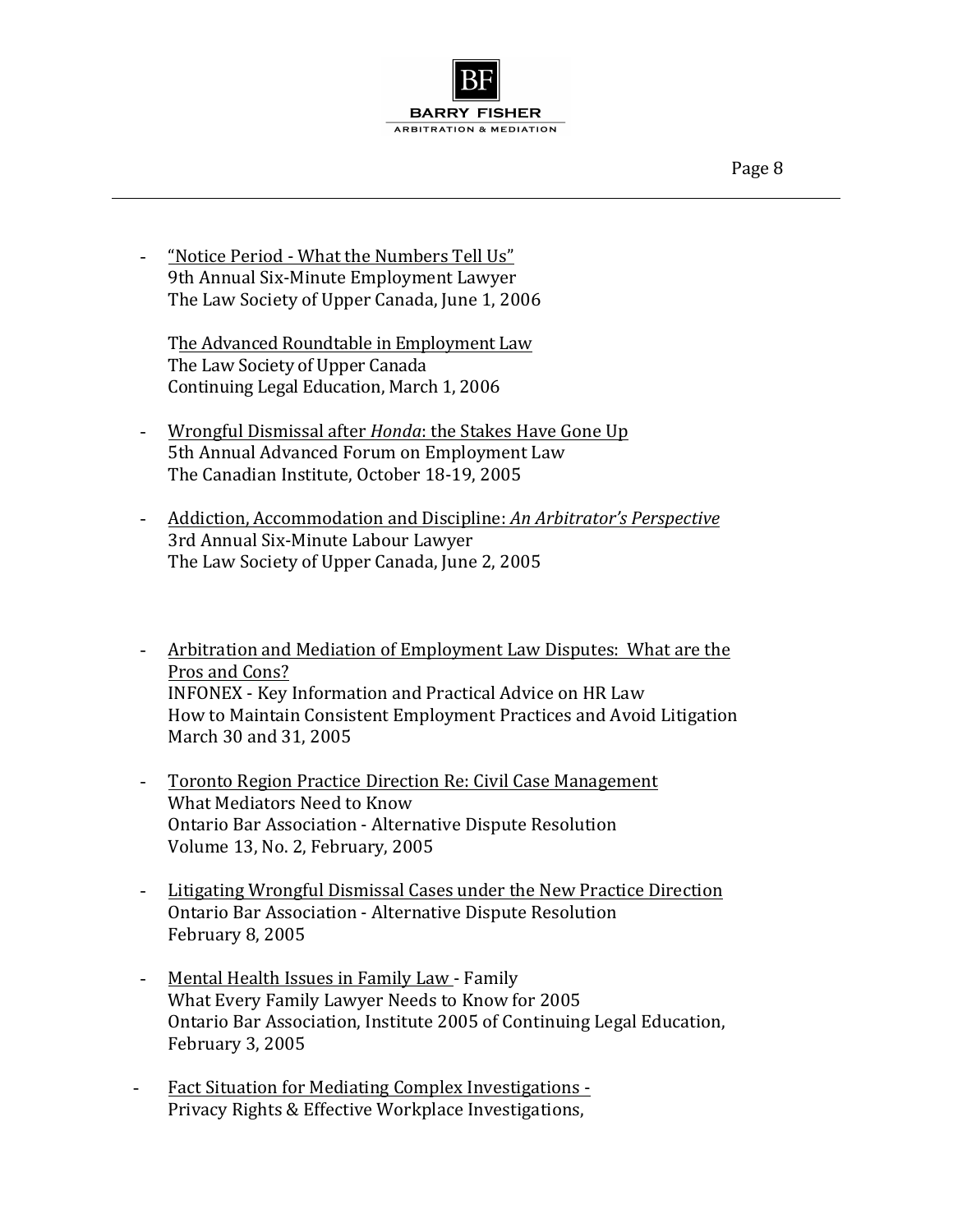

Insignt Information Co., January 27-28, 2005, Toronto

- Employment Mediation: The Nightmare Case Fifth Annual Employment Law Summit Continuing Legal Eduation, The Law Society of Upper Canada November 26, 2004
- Critical Issues in the Law of Wrongful Dismissal 4th Annual Advanced Form on Employment Law The Canadian Institute, November 2 and 3, 2004
	- The Use of MedArb as a Dispute Resolution Technique for Labour and Employment Law Cases 11th Annual HRPAO - HR Law Conference, October 19, 2004
	- Employment Law Mediations Ontario Bar Association, Alternative Dispute Resolution June 8, 2004
	- A Judge, A Mediator and Two Lawyers on a Panel..." 7th Annual Six-Minute Employment Lawyer The Law Society of Upper Canada, June 1, 2004
	- Rule 24.1 Keep It Confidential! Ontario Bar Association - ADR Section Meeting May 11, 2004
	- Employee Terminations All the legal information, advice and strategic know-how you require to manage dismissals. Insight Information Co., March 31- April 1, 2004, Ottawa
	- Overcoming Obstacles in Mediation Ontario Bar Association - ADR Section Meeting December 8, 2003
	- Employment Mediation: How to Win from Both Sides Fourth Annual Employment Law Forum Continuing Legal Education The Law Society of Upper Canada, December 5, 2003
	- Structuring Settlements on Termination of Employment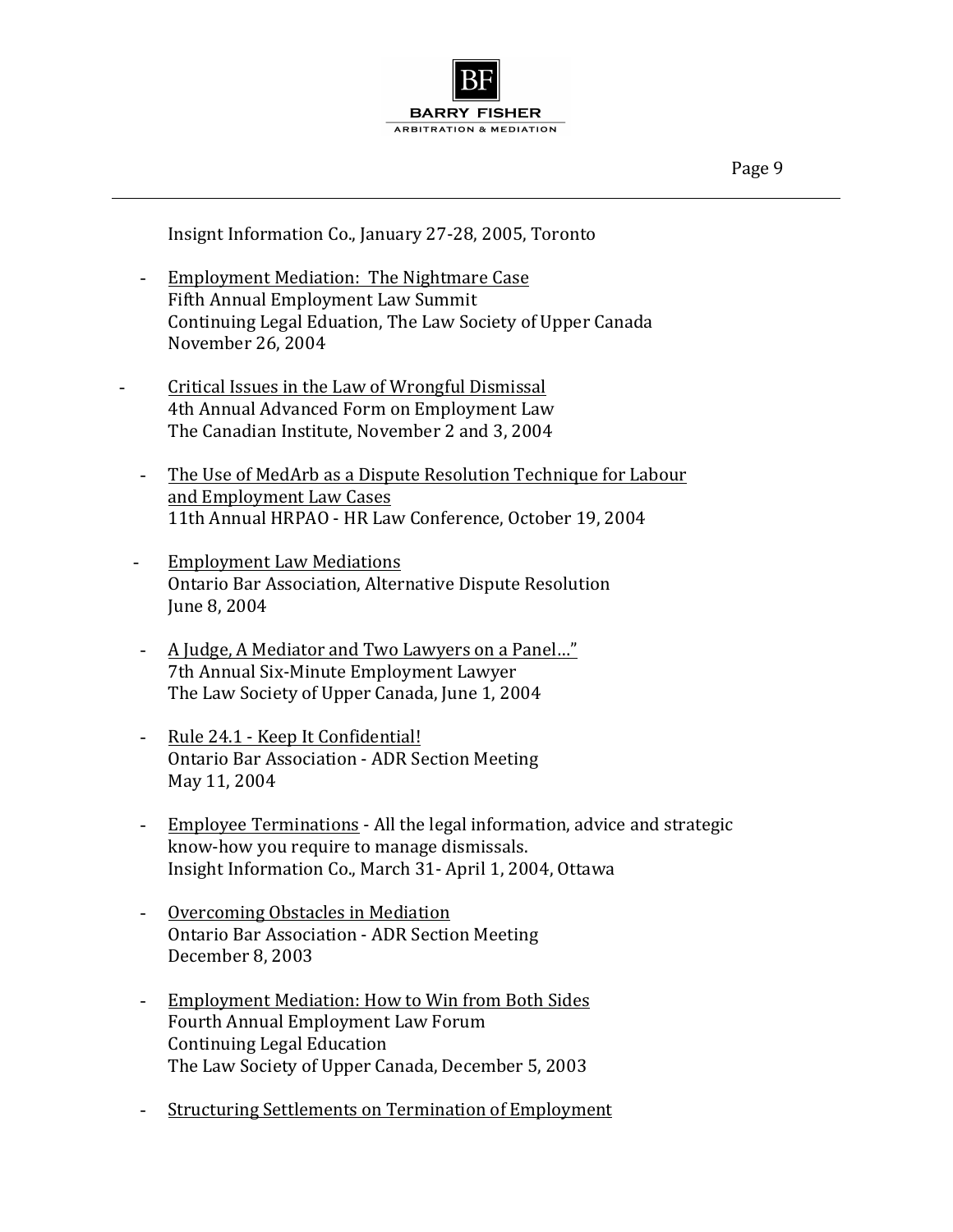

Lancaster House Labour Arbitration Conference November 22, 2003

- The Seventh Annual Labour Arbitration Conference Lancaster House, November 21, 2003
- The Ninth Annual Ontario Labour Law Review Centre For Labour-Management Development November 20, 2003, Toronto
- The HR Journey: Building Our Community 2003 HR Symposium, November 19, 2003
- The Excellent Award The Ontario Labour Management Arbitrators' Association November 19, 2003
- Ten Topics That Frequently Arise at Wrongful Dismissal Mediations 10th Annual HRPAO - HR Law Conference October 21, 2003
- Real Leasing Strategies, Issues, Trends & Practices in Office, Retail and Industrial Leasing Canadian Institute of Public & Private Real Estate Companies and York Communications, September 23, 2003
- The Effective Use of Caucus In a Mediation Ontario Bar Association, Alternative Dispute Resolution, ADR Practice Talks. June 11, 2003
- Gladiator or Facilitator? Ontario Bar Association, Alternative Dispute Resolution, Family Law, Trusts & Estates. April 22, 2003
- When and How to Fight When to Settle: Preparing for Mandatory Mediation Employee Terminations - All the legal information, advice and strategic know-how you require to manage dismissals. Insight Information Co., April 9-10, 2003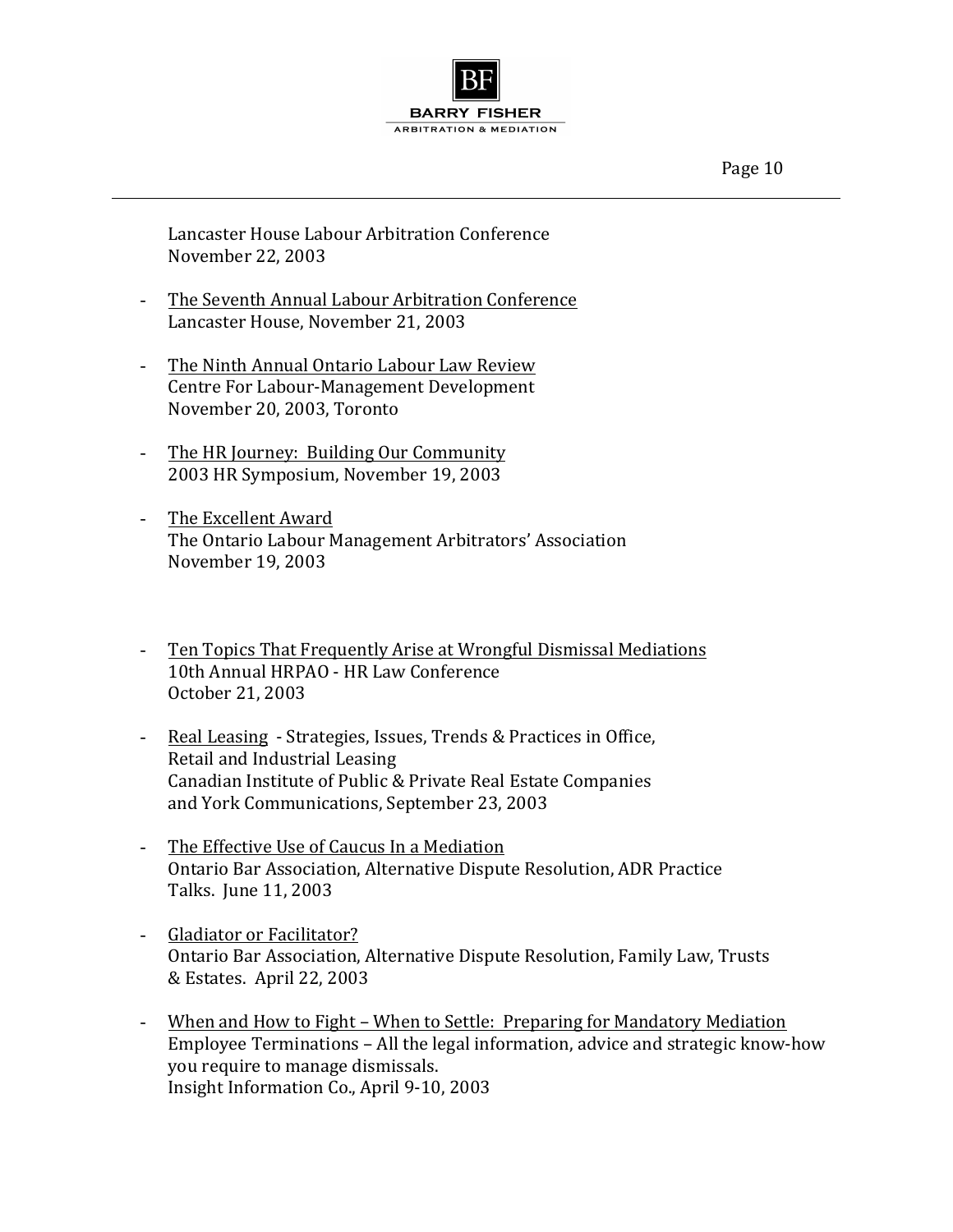

- The Duty to Accommodate: Employers, Employees & Workplace Human Rights Butterworths Seminar Series, March 31, 2003
- Effective Mediations, Arbitrations and Pre-trial Conferences Ministry of the Attorney General-Education Committee Seminar Crown Law Office-Civil and Constitutional Law Branch March 28, 2003
- Preparing An Effective Mediation Brief Ontario Bar Association, Alternative Dispute Resolution Section January 22, 2003
- Ontario Labour and Employment Law Roundup The Eighth Annual Ontario Labour Law Review Centre for Labour-Management Development, November 19 & 20, 2002
- Closing the Deal at Mediation Ontario Bar Association, Alternative Dispute Resolution Section November 27, 2002
- Mediation TIPS Why Some Mediations Succeed and Others Fail The Human Resources Professionals Association of Ontario October 15, 2002
- OMMP and You Ontario Bar Association, Alternative Dispute Resolution Section June 10, 2002
- A judge, a mediator and two lawyers were on a panel... Fifth Annual Six-Minute Employment Lawyer The Law Society of Upper Canada, May 27, 2002
- Employment Law Mediations Some Helpful Pointers 2002 Edition Employee Terminations – All the legal information, advice and strategic know-how you require to manage dismissals. Insight Information Co., April 11-12, 2002
- Who Should Go? Who Should Stay? A Framework for Decision-Making Workforce Restructuring 2002
- Managing the Human, Financial, Legal and Organizational Challenges The Canadian Institute, February 28 & March 1, 2002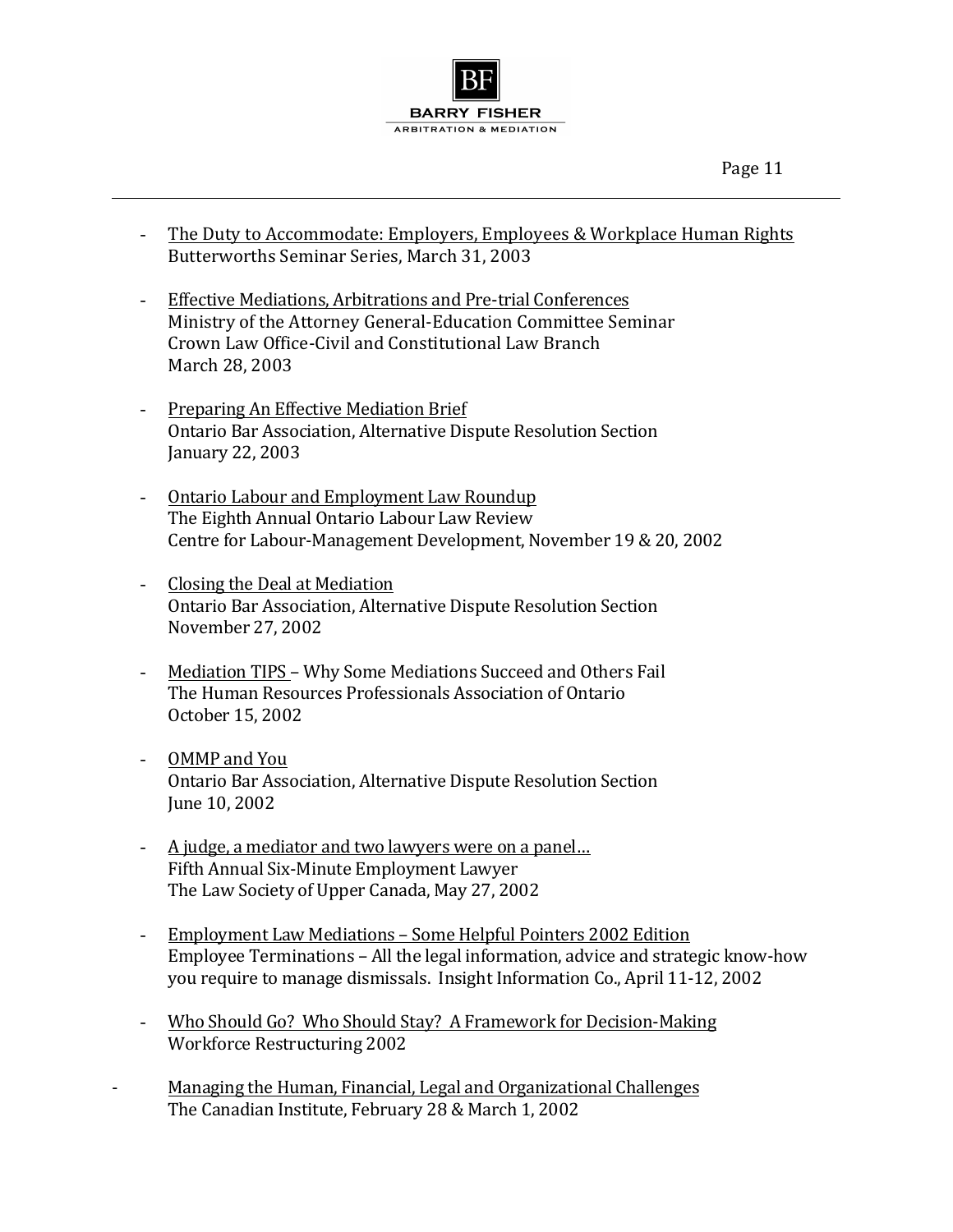

- Successfully Using Mediation for Wrongful Dismissal Cases Conduct of the Wrongful Dismissal File. Continuing Legal Education, The Law Society of Upper Canada, February 15, 2002
- Med/Arb What It Is and How It Works Ontario Bar Association, Alternative Dispute Resolution Section January 14, 2002
- Posting, Wages, Records and Terminations. Employment Standards Act, 2000 Ontario Employment Standards Act Update Seminar Lorman Education Services, December 7, 2001
- Understanding the Human Resources Professional: A Guide for Lawyers Second Annual Employment Forum The Law Society of Upper Canada, December 6, 2001

Disability & Termination of Employment: A Panel Discussion. Ontario Bar Association, Pensions and Benefits/Labour Relations Sections December 4, 2001

- Mediation of Employment Disputes 8<sup>th</sup> Annual HRPAO Fall Conference, October 16, 2001 Toronto

The Use of Mediation in Employment Disputes: Tips, Traps and Techniques The Mediator's Perspective The Canadian Institute - June 11 and 12, 2001

- Terminations, Wages, Records, Postings The Fourth Annual Six-Minute Employment Lawyer The Law Society of Upper Canada, May 14, 2001
- Employment Law Mediations Some Helpful Pointers ADR The All-terrain Vehicle: Mediation in Different Legal Environments Canadian Bar Association Ontario, Institute 2001, February 1, 2001

- Impact on ADR / Settlement Process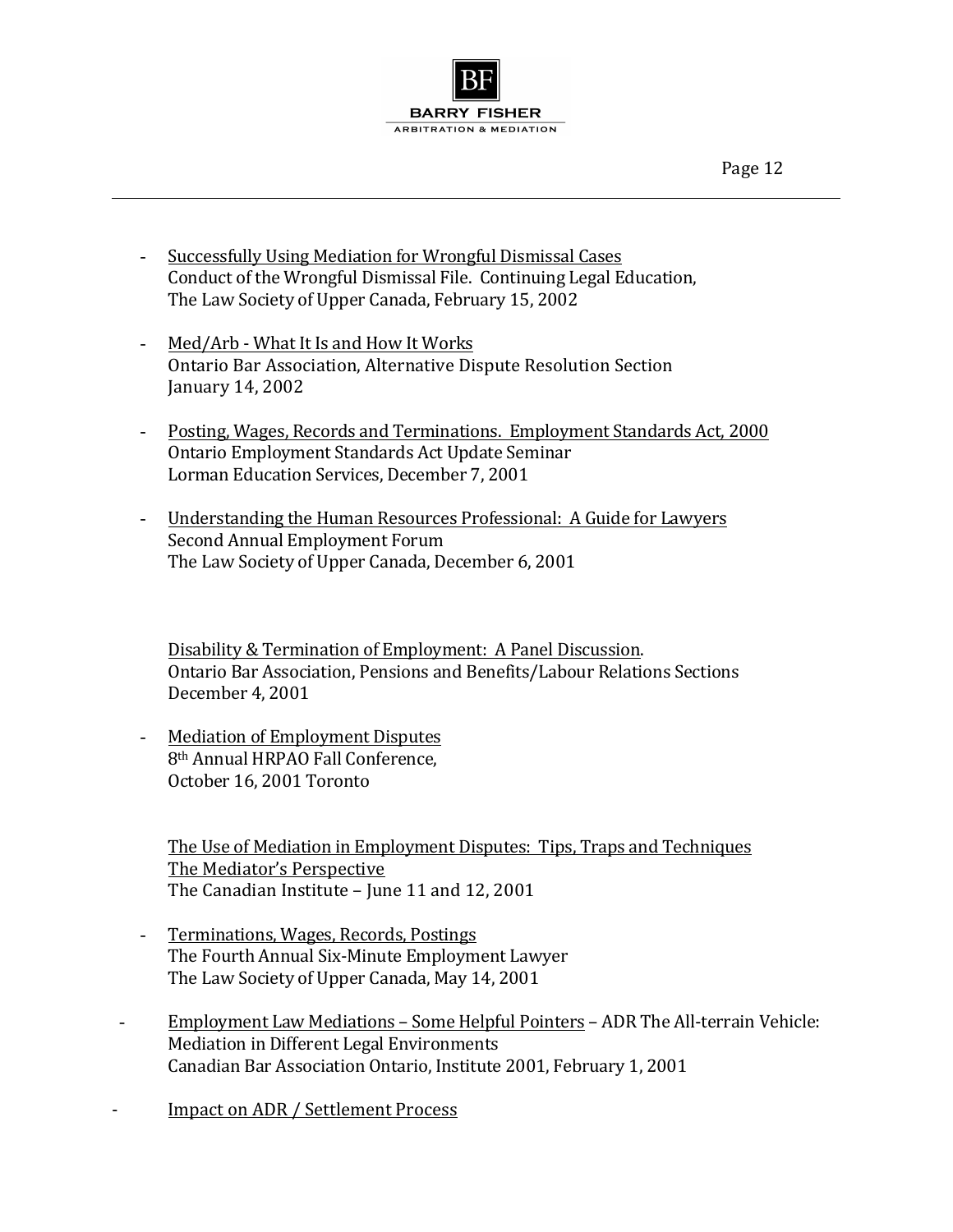

Privacy Law Primer #3 for Counsel, The Impact of Privacy Laws on Civil Litigation Canadian Bar Association - Ontario, Privacy Law Section, January 18, 2001

- Arbitration Top Ten: What Works, What Doesn't Insight from Counsel and Neutrals Canadian Bar Association - Ontario, Labour Relations Section, October 17, 2000
- Non-Competition and Non-Solicitation Contract Precedents The Second Annual Six-Minute Employment Lawyer The Law Society of Upper Canada, April 29, 1999
	- Arbitrating Illness and Disability Claims Illness & Disability Claims in the Workplace, December 9 and 10, 1998 Centre for Labour-Management Development
- The Wallace Factor. An Analysis of the Effect of the Bad Faith Dismissal Doctrine on Reasonable Notice Periods in Wrongful Dismissal Actions. The Canadian Employment Law Super Congress, October 21-22, 1998 Canada Law Book
- Leading Trends in Employment Law in 1998 Operation Update 98, September 25, 1998 Canadian Bar Association-Ontario
- Deductibility of Disability Payments During the Notice Period: Sylvester v British Columbia Canadian Bar Association-Ontario, Civil Litigation Section, May 12, 1998
	- The Calculation of Overtime under the Employment Standards Act of Ontario Old Themes, New Decisions: An Employment Standards Update Law Society of Upper Canada, June 2, 1998
	- Termination / Severance Pay, Service Outside Ontario Is it Recognised? Old Themes, New Decisions: An Employment Standards Update Law Society of Upper Canada, June 2, 1998
- Measuring the Rule of Thumb in Wrongful Dismissal Cases 31 Canadian Cases on Employment Law 311
- How to Present an Effective Arbitration Case: An Arbitrator's Viewpoint Managing in a Unionised Environment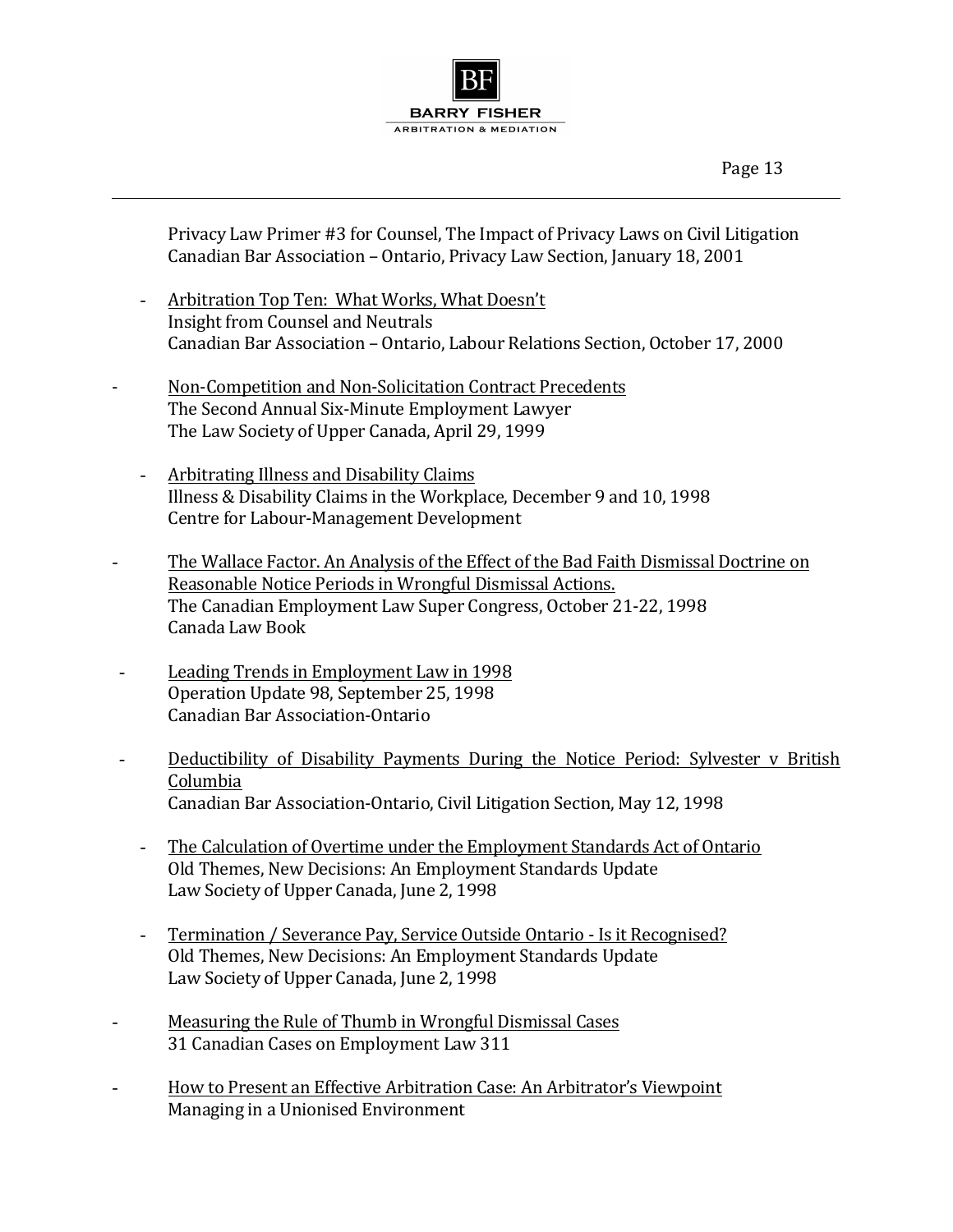

Insight Information Inc. April 6, 1998, Toronto

- Model Arbitration Agreement for Civil Actions in Ontario Alternative Dispute Resolution Manual, CCH, Toronto
- Alternative Dispute Resolution: Resolving your Dispute out of Court Limiting Employers' Exposure to Workplace Liability Insight Information Inc. March 5, 1997
- Choosing the Appropriate Candidate for Downsizing: Legal Pitfalls of Dismissing the Wrong Employee Telemedicine Canada, December 9, 1997
- Mediation of Employment and Labour Law Disputes Telemedicine Canada, February 18, 1997
- Mediation in the HR World Essentials of Employment Law for HR Managers - September 11, 1997 Insight Press
- How to Represent your Clients in Mediations and Arbitrations Co-Chair, 1997 Institute of Continuing Legal Education, ADR Section Canadian Bar Association - Ontario February 1, 1997
- Mediation & ADR in the Employment Law Setting Spectrum Seminars, Employment Law: New Developments and Practical Tips, November 6, 1996
- The HR Manager's Guide to Employment-Related Legal Proceedings Seminar for The Canadian Institute on "How to achieve the best results possible for your organisation" - August 20, 1996
- Building and Advocating Canada Labour Code Cases LSUC Seminar "Employment Tribunals", June 14, 1996.
- Creative Team Negotiations and Win-Win Conflict Management Strategies Seminar for Institute of Leadership Excellence on "Developing Strategic Team Leadership and Management Skills in Health Care Sector" - Toronto, May 2 and 3, 1996.
- Interest Arbitrations After Bill 26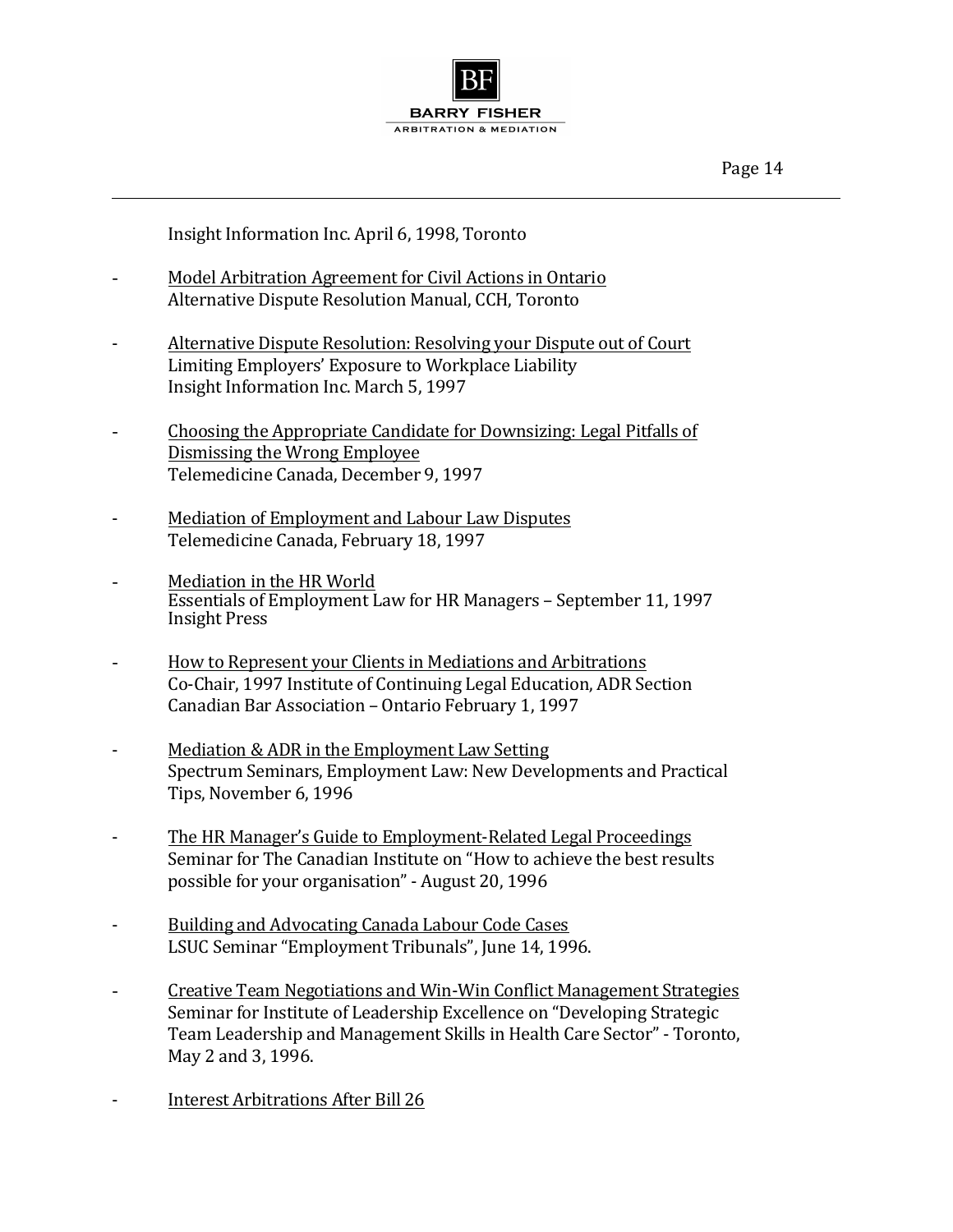Page 15

Bargaining and Negotiating The Canadian Institute, March 27 & 28, 1996

- Problems in the Mediation of Employment and Labour Disputes Labour and Employee Relations for Federally Regulated Employers The Canadian Institute, November 29 & 30, 1995
- Mediation War Stories: Moderator - Seminar Canadian Bar Association, ADR Section, November 22, 1995
- The Power of the Arbitrator: A Round Table Discussion Moderator - Seminar on Employment Standards The Canadian Institute - Toronto - April 10 and 11, 1995
- Is Occupation Still a Relevant Factor in Determining Notice Periods in Wrongful Dismissal Cases? A Case Comment on Cronk v. Canadian General Insurance Company 6 Canadian Cases on Employment Law (2d) 29
- Terminating the Ill or Disabled Employee under the Common Law and the Employment Standards Act Co-authored with Janice Rubin Insight Publications – January 20, 1994
- Employment Contracts for Transferring Employees between Canada and the US The Canadian Institute - October 28 and 29, 1993
- A Practical Guide to Evaluating Just Cause Terminations Canadian Bar Association - Ontario, A Practical Guide to Employee Terminations - June 7, 1993
- An Arbitrator's View of Discipline Cases How Employers Can Improve their Chance at a Discipline Arbitration The Canadian Institute - April 1, 1993
- Arbitrating a Wrongful Dismissal Action Canadian Bar Association - Ontario, Alternative Disputes Resolution Section -September 23, 1992
- Drafting the Termination Letter A Checklist Canadian Bar Association - Ontario, Update on Employment Law - September 25, 1992
- Packaging and Litigating Wrongful Dismissals The Canadian Institute - Co-chairman - March 10, 1992
- Current Issues in the Assessment of Reasonable Notice Periods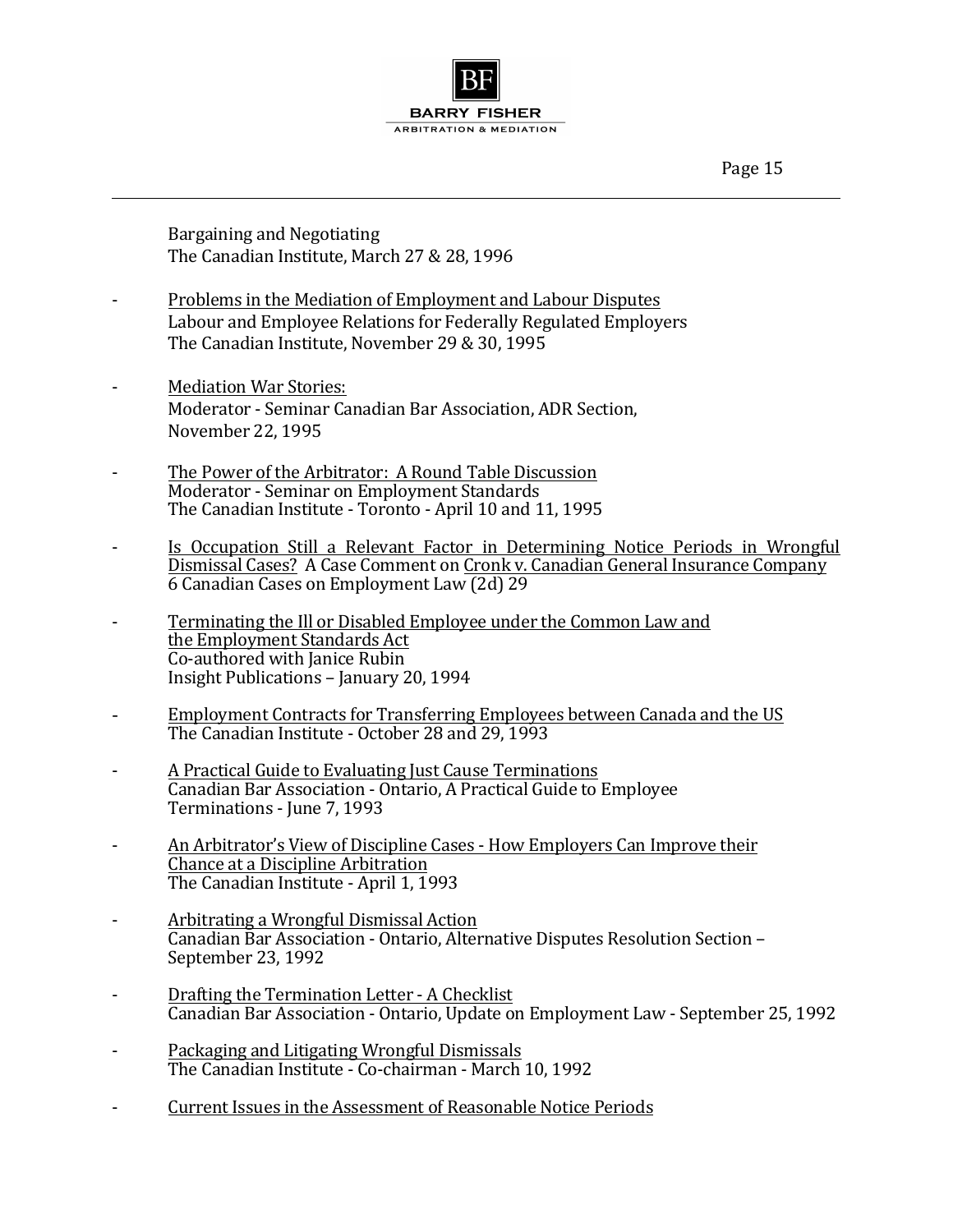Page 16

The Canadian Institute - Hiring and Firing - October 23 and 24, 1991 Work, Unemployment and Justice, Canadian Institute for the Administration of Justice -October 16 - 19, 1991

- Hot Calls About Employment Law Canadian Bar Association - Ontario - October 2, 1991
- Conduct of a Wrongful Dismissal Action Canadian Institute - August 19, 1991
- Documenting the Successful Dismissal Employee Termination - Avoiding Wrongful Dismissal Insight Educational Services - January 24, 1991
- Notice Periods Trends in a Troubled Economy Working It Out: A Practical Guide to Hiring and Firing Canadian Bar Association - Ontario - December 1, 1990
- Computerised Analysis of Notice Periods 1990 Update: Rightful Dismissal and Wrongful Hiring Canadian Institute - June 11, 1990
- Advising the Terminated Manager about the Employer's Proposed Severance Package Avoiding Expensive Litigation Series Canadian Bar Association - Ontario - May 8, 1990
- Legal Issues Pertaining to the Chronically Ill Employee: Employee Relations IV - Proactive Strategies for Altered Employee Demands The Canadian Institute - February 20, 1989
- Screening Job Applicants Some Legal Pitfalls under the Ontario Human Rights Code Hiring and Firing - What Every Employer Needs To Know Canadian Institute September 19, 1989
- Contractual Arrangements Regarding Termination: Employee Termination Strategies for Reaching Successful Dismissal Insight Educational Services - November 29, 1989
- Pre-termination Advice for the Employee: Practical Aspects in a Wrongful Dismissal Action Canadian Bar Association - Ontario - June 10, 1989
- A Computerised Analysis of Notice Periods in Wrongful Dismissal Actions Canadian Bar Association - Ontario 1988 Annual Institute on Continuing Legal Education **Employment Law Section**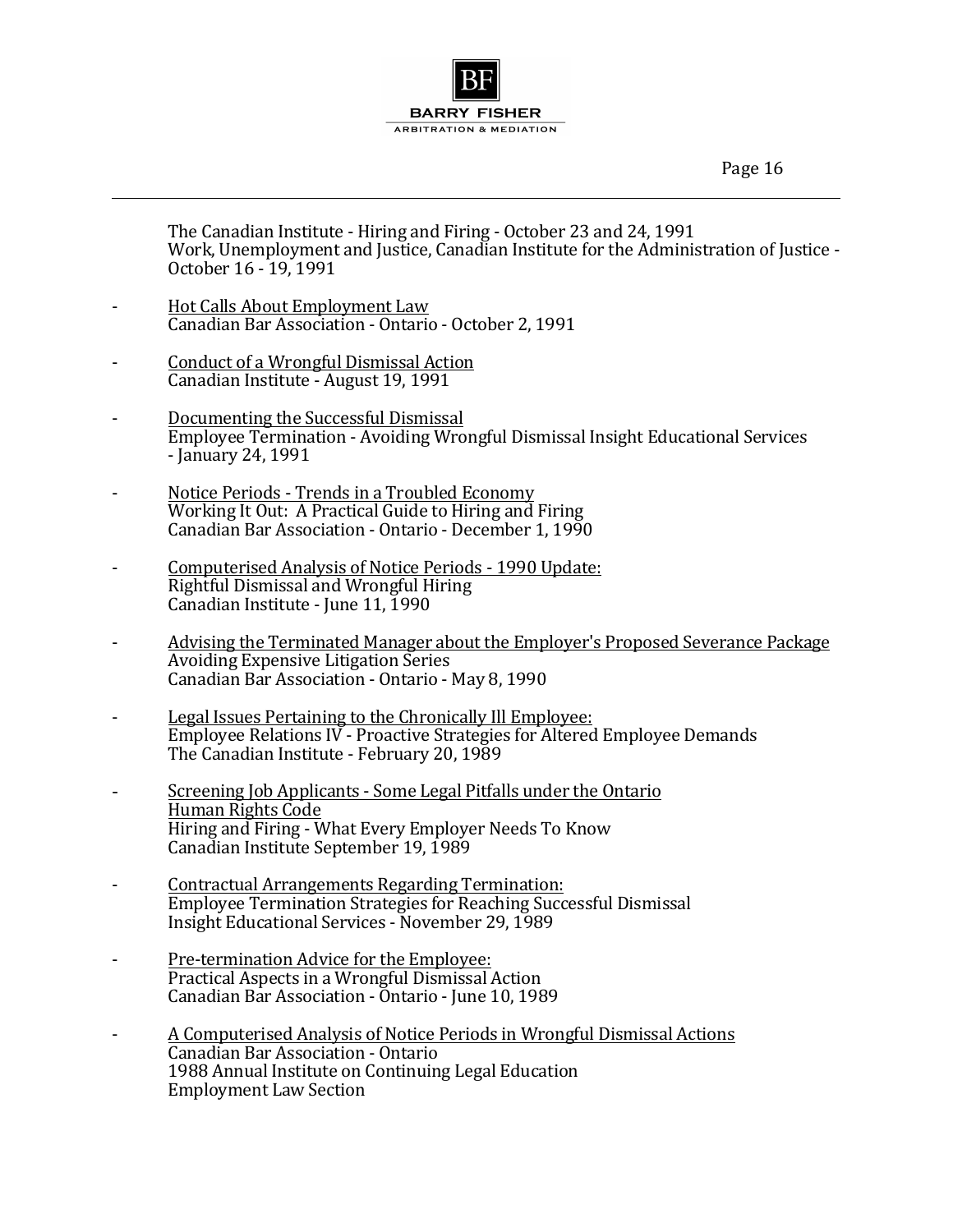

- New Issues in Wrongful Dismissal and Employment Law Law Society of Upper Canada - Ottawa - January 1989
- Valuation of Fringe Benefits Canadian Bar Association - Ontario Continuing Legal Education Seminar on Basic Employment Law (1986)
- Nuts & Bolts Factums, Records, Transcripts and Exhibits for Motion, Trial and Appeals Canadian Bar Association - Ontario 1985 Annual Institute on Continuing Legal Education Civil Litigation Section
- Reducing the Cost of Employee Terminations C.A. Magazine - June 1983
- The Legal Implications of Being Fired Ontario Technologist - November/December 1982